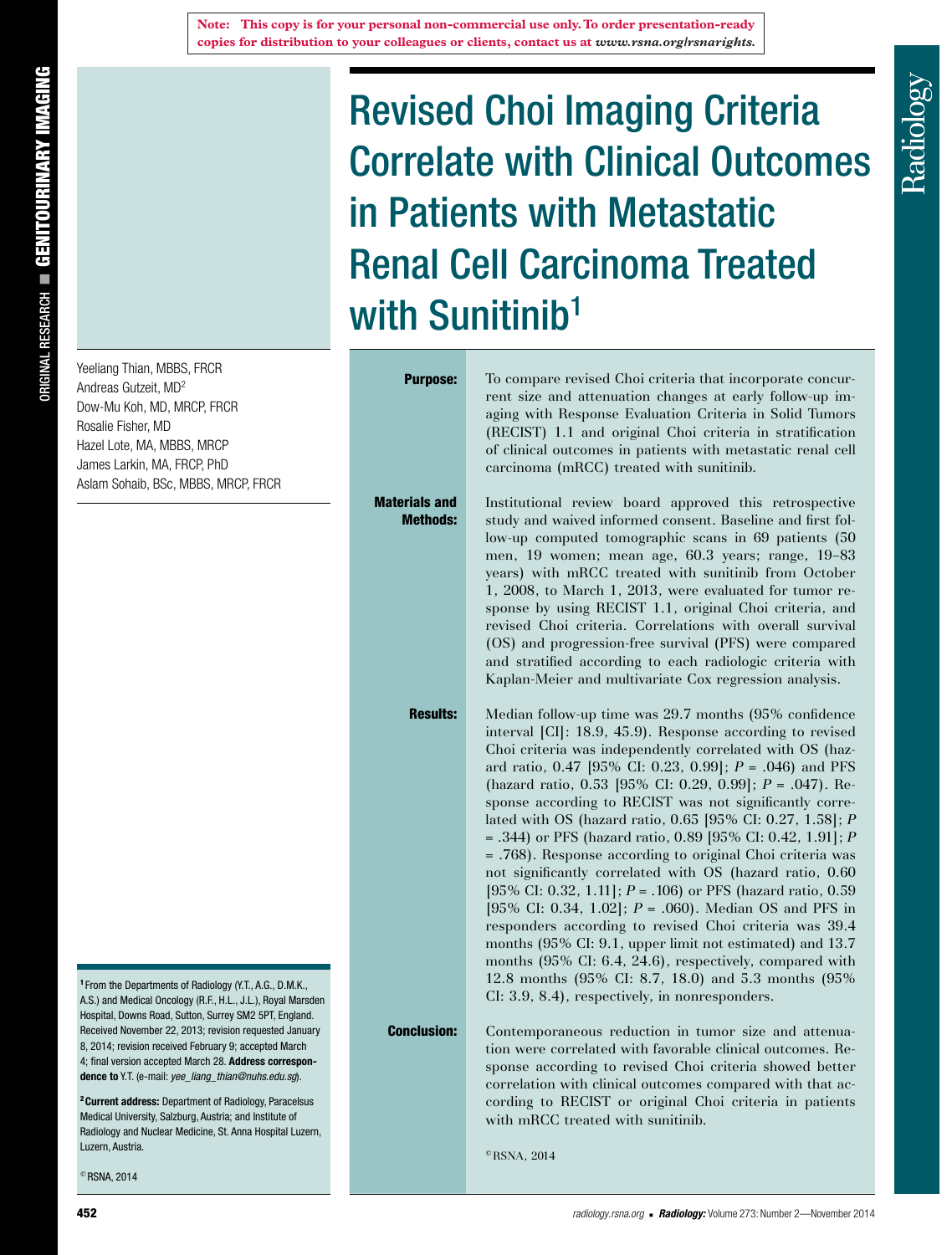Radiology

The treatment of metastatic renal<br>cell carcinoma (mRCC) recently<br>shifted toward targeted agents<br>that derive their efficacy in part by he treatment of metastatic renal cell carcinoma (mRCC) recently shifted toward targeted agents altering tumor angiogenesis (1). Antiangiogenic agents, such as sunitinib (Sutent; Pfizer, New York, NY), were shown to prolong survival and delay disease progression (2), but are costly and have substantial systemic toxicities. Therefore, it is important that clinicians are able to predict outcomes at an early stage of therapy to guide risk-stratified management decisions (3,4).

Imaging response assessment with Response Evaluation Criteria in Solid Tumors (RECIST) based on tumor diameter is important in oncologic science because there are strong correlations between RECIST-defined response and clinical outcomes in most solid tumors (5). However, many authors (2,6–9) noted that the use of RECIST underestimates response in assessment of antiangiogenic therapies. Antiangiogenic agents are frequently cytostatic rather than cytotoxic (10), and biologic response can therefore occur with minimal size regression, especially when imaging assessment is performed early. The marginal decrease in tumor size is

### Advances in Knowledge

- $\blacksquare$  Revised Choi CT imaging criteria applied to metastatic renal cell carcinoma (mRCC) patients on sunitinib showed significant correlation with patient outcomes (overall survival [OS] and progression-free survival [PFS], *P* = .012 and  $P < .001$ , respectively) after two cycles of therapy.
- $\blacksquare$  Responders identified by using revised Choi criteria had longer median OS and PFS compared with nonresponders (responders: 39.4 and 13.7 months, nonresponders: 12.8 and 5.3 months respectively).
- There was good interobserver agreement for response categorization with the revised Choi criteria ( $\kappa = 0.731$ ).

often insufficient to meet RECIST-defined response. In mRCC patients who are administered antiangiogenic therapy, RECIST-based response assessment at early time points correlated poorly with clinical outcomes (11–14), and patients who would derive clinical benefit from these agents were therefore unable to be stratified at an early stage.

Alternative computed tomographic (CT) imaging response criteria, the Choi criteria, which incorporated measurements of tumor size and density, was proposed to address the relative insensitivity of RECIST for response in patients with gastrointestinal stromal tumors treated with the targeted agent imatinib (Gleevec; Novartis, Basel, Switzerland) (6). The inclusion of attenuation measurements was based on the premise that antiangiogenic agents targeting the vascular supply of tumors would cause decreased tumoral enhancement if the intended pharmacological effect was achieved. Choi criteria therefore deemed a patient to be responding if CT images showed either a 10% reduction in tumor size or a 15% reduction in CT attenuation. Choi et al (6) demonstrated that responders by these criteria showed significantly longer progression-free interval compared with nonresponders.

Several groups (11,12,15–18) applied the original Choi criteria to mRCC, but with a mixture of favorable and unfavorable results regarding its utility for prediction of clinical outcomes of disease survival

# Implications for Patient Care

- $\blacksquare$  Measurement of changes in tumor CT attenuation at portal venous phase imaging is useful for assessing mRCC response to antiangiogenic therapy because concurrent reduction in tumor size and CT attenuation is correlated with favorable clinical outcome.
- Revised Choi imaging criteria have potential for assessment of antiangiogenic therapies in mRCC patients.

and progression. Recently, Nathan et al (16) found in a small series of 20 patients treated with varied antiangiogenic agents that concurrent reductions in both tumor size and arterial-phase CT attenuation could better identify patients who have clinical benefit. To our knowledge, this has not been verified in a larger series or applied to portal venous phase CT datasets that are more commonly performed. We propose revised Choi criteria (Table 1) that incorporate the modifications of Nathan et al to the original Choi criteria.

The aim of our study was to compare revised Choi criteria that incorporate concurrent size and attenuation changes at early follow-up imaging with RECIST 1.1 and original Choi criteria in stratification of clinical outcomes in mRCC patients treated with sunitinib.

# Materials and Methods

#### **Subjects**

Institutional review board approval and waiver for informed consent was

#### **Published online before print** 10.1148/radiol.14132702 **Content codes:**

**Radiology 2014;** 273:452–461

#### **Abbreviations:**

CI = confidence interval mRCC = metastatic renal cell carcinoma  $OS =$  overall survival PD = progressive disease  $PFS =$  progression-free survival PR = partial response RECIST = Response Evaluation Criteria in Solid Tumors SD = stable disease

#### **Author contributions:**

Guarantors of integrity of entire study, Y.T., A.G., H.L., A.S.; study concepts/study design or data acquisition or data analysis/interpretation, all authors; manuscript drafting or manuscript revision for important intellectual content, all authors; approval of final version of submitted manuscript, all authors; agrees to ensure any questions related to the work are appropriately resolved, all authors; literature research, Y.T., A.G., R.F., H.L., J.L., A.S.; clinical studies, Y.T., A.G., R.F., H.L., J.L.; experimental studies, A.G., H.L.; statistical analysis, Y.T., D.M.K.; and manuscript editing, Y.T., A.G., D.M.K., R.F., A.S.

Conflicts of interest are listed at the end of this article.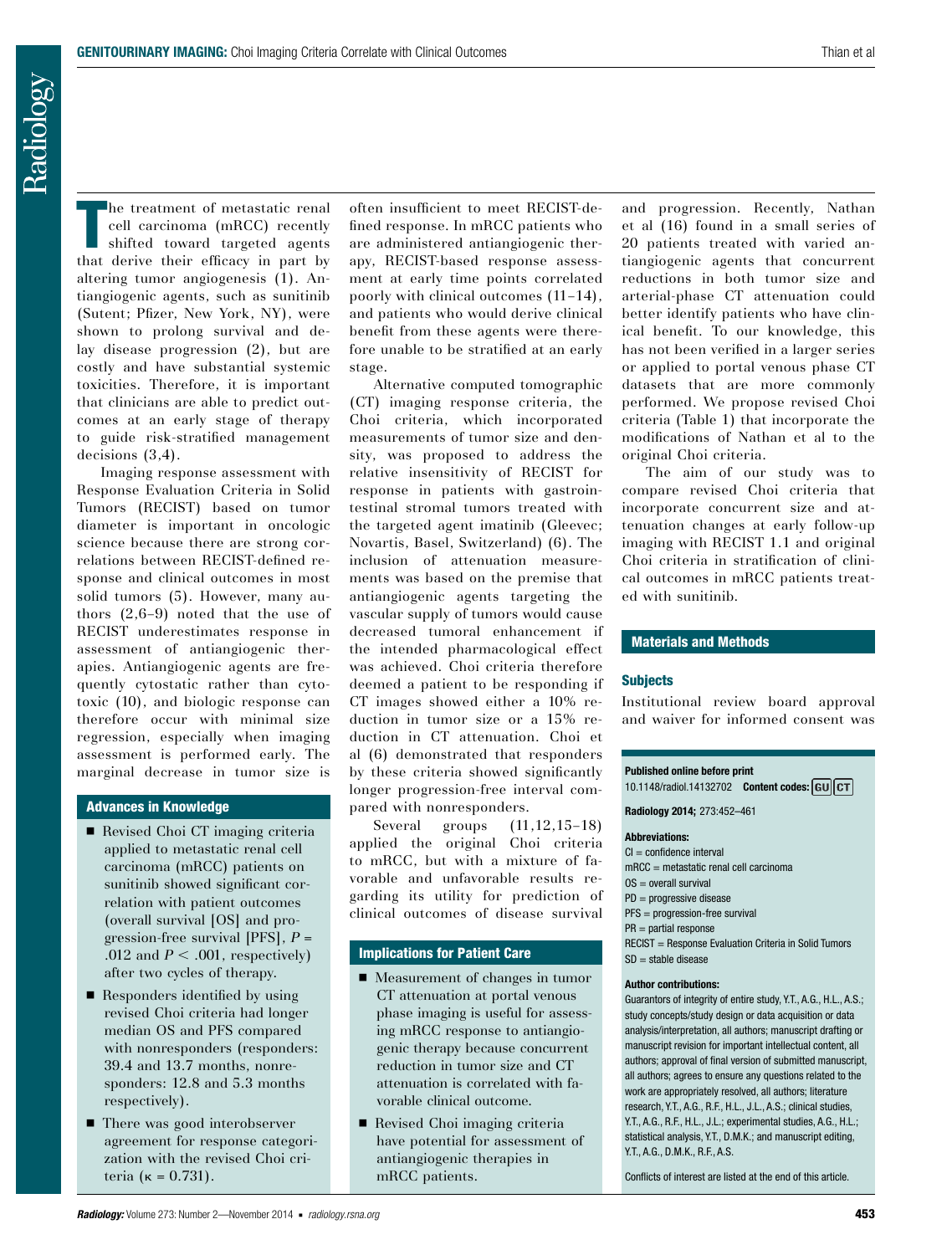# Table 1

| <b>RECIST 1.1, Choi, and Revised Choi Criteria</b> |  |  |  |
|----------------------------------------------------|--|--|--|
|----------------------------------------------------|--|--|--|

| Response<br>Criteria | Complete Response                      | Partial Response                                                                                                                                                                                                                                | Stable Disease      | Progressive Disease                                                                                                                        |
|----------------------|----------------------------------------|-------------------------------------------------------------------------------------------------------------------------------------------------------------------------------------------------------------------------------------------------|---------------------|--------------------------------------------------------------------------------------------------------------------------------------------|
| RECIST 1.1           | Disappearance of all<br>target lesions | $\geq$ 30% decrease in the sum of the diameters of target lesions                                                                                                                                                                               | progressive disease | Neither partial response nor $\geq$ 20% size increase or new disease                                                                       |
| Choi                 | Disappearance of all<br>target lesions | $\geq$ 10% decrease in the sum of the diameters of target lesions<br>or $\geq$ 15% decrease in the tumor density                                                                                                                                | progressive disease | Neither partial response nor $\geq$ 10% increase in tumor size and<br>does not meet the criteria of PR<br>in tumor density, or new disease |
| <b>Revised Choi</b>  | Disappearance of all<br>target lesions | $\geq$ 10% decrease in the sum of diameters of target lesions<br>and $\geq$ 15% decrease in the tumor density or in patients with<br>no lesions suitable for density analysis, $\geq$ 30% decrease in<br>the sum of diameters of target lesions | progressive disease | Neither partial response nor $\geq$ 10% increase in tumor size or<br>new disease                                                           |

obtained for this retrospective study. Patients with mRCC treated with sunitinib at our institution during the period of October 1, 2008, to March 1, 2013, were selected for analysis. Inclusion criteria were patients with mRCC treated with sunitinib; and baseline contrast agent–enhanced CT imaging of the thorax, abdomen, and pelvis in the portal venous phase performed within 4 weeks before treatment commenced and again after two cycles of therapy to assess response. Exclusion criteria were as follows: *(a)* baseline or follow-up images were not available for review, *(b)* either baseline or follow-up scans were obtained without intravenous contrast enhancement, *(c)* a nonstandardized or suboptimal CT examination was performed (eg, inadequate scan coverage or grossly suboptimal enhancement), *(d)* no measurable disease at baseline, *(e)* less than two cycles of sunitinib therapy completed, and *(f)* patients who received short courses of sunitinib as neoadjuvant therapy prior to surgery rather than as maintenance regimen.

# CT Image Acquisition

All patients underwent contrastenhanced CT imaging of the chest, abdomen, and pelvis at baseline and follow-up by using a 16– or 128–detector row scanner (GE Lightspeed 16, GE Healthcare, Milwaukee, Wis; Somatom Definition Flash, Siemens, Erlangen, Germany). Intravenous administration of iohexol (300 mg iodine per milliliter, Omnipaque 300; GE Healthcare, Cork, Ireland) at a dose of 2 ml per kilogram of body weight was injected by using power injector at a flow rate appropriate to the cannula size (3 mL/sec for 20 gauge and 2 mL/sec for 22 gauge). Portal venous phase imaging was performed in a craniocaudal direction with aid of bolus tracking, with a 65–70-second delay (120 kVp; 170–350 mAs; collimation, 0.6 mm). Routine dataset reconstructions at 5-mm section thickness and 5-mm reconstruction increments were used for lesion measurements.

# Image Analysis

Target lesions were defined per RE-CIST 1.1 criteria (five target lesions, maximum of two lesions per organ) (19). Unidimensional size and bidimensional attenuation measurements were performed only on a single section that represented the largest diameter of each target lesion. The sum of longest dimensions of all lesions was computed per RECIST 1.1 criteria. The CT attenuation (ie, attenuation value in Hounsfield units) of target lesions was determined by drawing a region of interest around the lesion margin on the section selected for size measurement at portal venous phase CT imaging, which gave a mean pixel attenuation (Fig 1). This was then averaged for all target lesions to give a mean CT attenuation. Because previous groups have reported pitfalls associated with attenuation measurements in sunitinib-induced air-filled cavitations in responding lung metastases that would markedly skew mean attenuation measurements (11,12,20), lung lesions were excluded from attenuation analysis a priori. The absolute and relative changes of the sum of diameters and mean CT attenuation from the pretreatment baseline to the first follow-up were calculated.

Target lesions were first assigned in consensus by two body radiologists (Y.T., 8 years of experience, and A.G., 13 years of CT imaging experience). After consensus agreement regarding the target lesions, the radiologists independently performed all diameter and CT attenuation measurements to determine interobserver variation for assignment of response categories to each set of response criteria. Measurements on the baseline and follow-up CT scans were made during the same session for each patient (a pairwise assessment). Both radiologists were blinded to the clinical data, patient outcomes, and the other's readings.

# Response Assessment Criteria

Response evaluation at the first follow-up scan was performed by applying RECIST 1.1, Choi criteria, and revised Choi criteria (Table 1). Responders were defined as patients with complete response or partial response (PR), while nonresponders included patients with stable disease (SD) and progressive disease (PD). When attenuation measurements were not feasible, the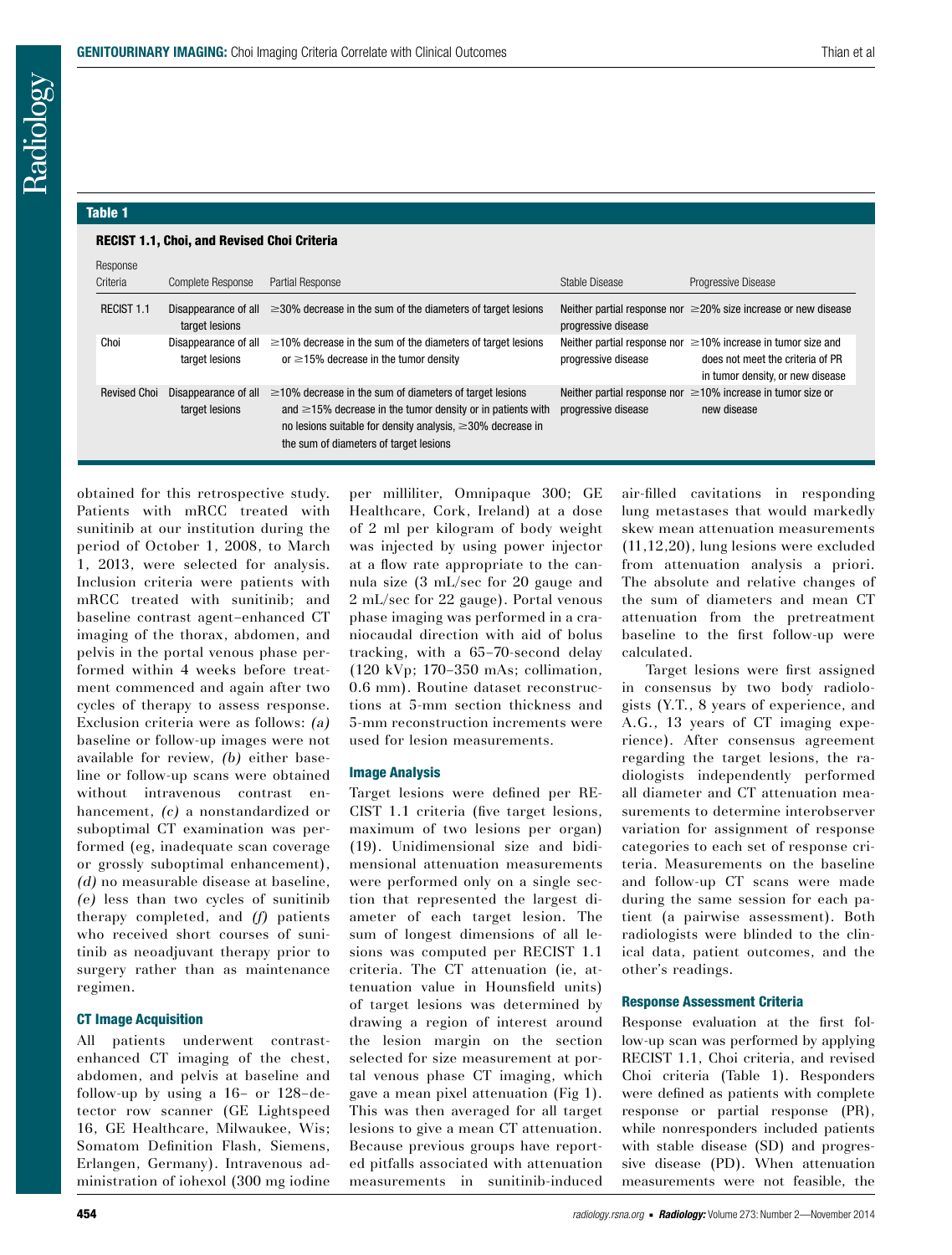#### Figure 1





revised Choi criteria considered patients with a 30% or greater decrease in the sum of diameters of target lesions to be PRs.

#### Statistical Analysis

All statistical analyses were performed by using statistical software (Stata 12; StataCorp, College Station, Tex). The two main outcome measures were overall survival (OS) and progression-free survival (PFS). OS was defined as the time from initiation of sunitinib therapy to death from any cause or censorship at the date of last follow-up. PFS was defined as the time from initiation of sunitinib therapy to the date of clinically documented tumor progression or death (whichever occurred first) or censorship at the date of last follow-up. For OS and PFS analyses, data collection was closed on June 25, 2013. The relationship of the RECIST, Choi, and revised Choi response criteria after two cycles of treatment and the two primary outcome measures were assessed by using Kaplan-Meier analysis. The median follow-up time was calculated by using the reverse Kaplan-Meier method. Differences between Kaplan-Meier curves were evaluated by using a nonparametric log-rank test. Multivariate Cox regression analysis was performed to determine the hazard ratios of responders to nonresponders for each set of criteria. The proportional hazard assumption was verified with the log-minus-log plot. Weighted Cohen k value was calculated to compare the degrees of agreement in response categorization by using the different criteria. Cohen k value was used to evaluate the agreement between the two radiologists who assigned the response categories according to each set of response criteria. A *P* value of .05 was considered to indicate statistical significance. For measures of strength of agreement, we stratified k statistics as follows: 0.81–1.00, very good; 0.61–0.80, good; 0.41– 0.60, moderate; 0.20–0.40, fair; and  $<$ 0.20, poor (21).

# **Results**

# Baseline Characteristics

Of the 118 patients who were identified in the institution database, 49 patients were excluded and 69 patients were included in the final analysis (Fig 2). The baseline

characteristics of the patient population are summarized in Table 2. For tumor diameter measurement, 170 target lesions in 69 patients were eligible. Of these, 22 lung lesions were excluded from attenuation analysis and 148 lesions in 63 patients were eligible for CT attenuation measurements. The first response assessment scan was performed an average of 79.2 days (range, 56–130 days) after initiation of therapy. The median follow-up time was 29.7 months (95% confidence interval [CI]: 18.9, 45.9).

## Response Assessment

*Response according to RECIST.—*By using RECIST, 12 patients (17.4%) reached PR, 46 patients (66.7%) had SD, and 11 patients (15.9%) had PD, which resulted in 12 responders (17.4%) and 57 nonresponders (82.6%). Among responders, the average change in summated lesion diameter was  $-40\%$  (95% CI:  $-35.2\%$ ,  $-45.6\%$ ). Among nonresponders, the average change in summated lesion diameter was  $4.3\%$  (95% CI:  $-2.6\%$ , 11.3%).

*Response according to Choi criteria.—*By using original Choi criteria,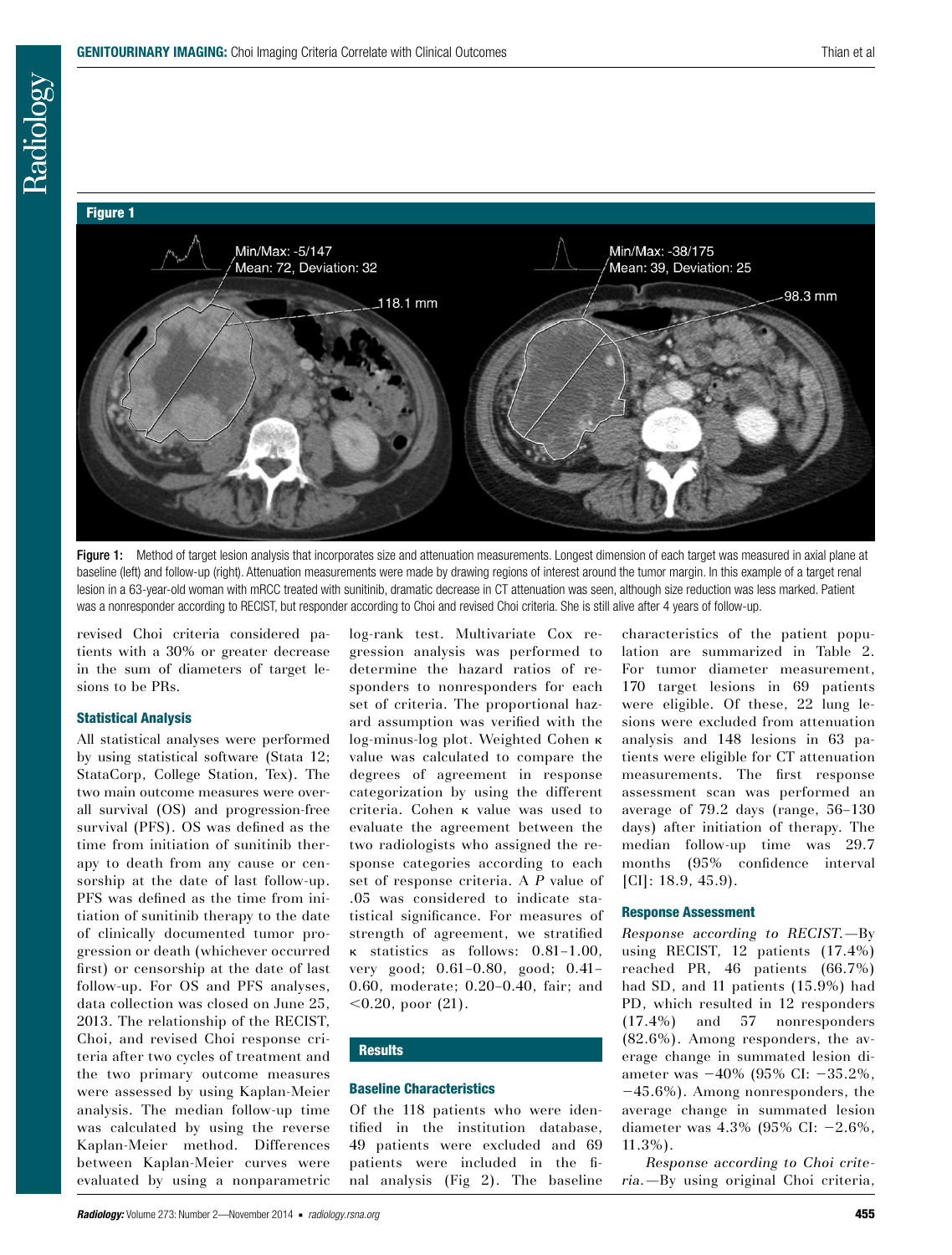

Figure 2: Flowchart of study population selection.  $Su =$  sunitib.

42 patients (60.9%) reached PR, 17 patients (24.6%) had SD, and 10 patients (14.5%) had PD, which resulted in 42 responders (60.9%) and 27 nonresponders (39.1%). Among responders, the average change in summated lesion diameter and mean attenuation was  $-14.1\%$  (95% CI:  $-5.1\%$ ,  $-23.0\%$ ) and  $-29.6\%$  (95% CI:  $-23.8\%$ ,  $-35.5\%$ ), respectively. Among nonresponders, the average change in summated lesion diameter and mean attenuation was 13.0% (95% CI: 4.0%, 22.0%) and 4.4% (95% CI:  $-1.1\%$ , 9.8%), respectively.

*Response according to revised Choi criteria.—*According to revised Choi criteria, 24 patients (34.8%) had PR, 30 patients (43.5%) had SD, and 15 patients (21.7%) had PD, which resulted in 24 responders (34.8%) and 45 nonresponders (65.2%). Among the 24 patients who had PR, in 22 patients categorization of PR was based on a decrease in tumor size and attenuation, and in two patients with no suitable lesions for attenuation analysis, categorization of PR was made because of a decrease in tumor size only (of more than 30%). Among responders, the average change in summated lesion diameter and mean attenuation was  $-26.5\%$  (95% CI:  $-20.3\%$ ,  $-32.7\%$ ) and  $-35.7\%$  (95%) CI:  $-29.9\%$ ,  $-42.4\%$ ), respectively. Among nonresponders, the average change in summated lesion diameter and mean attenuation was 8.8% (95% CI: 0.4%, 17.3%) and  $-6.5\%$  (95%) CI:  $-12.9\%$ ,  $-0.1\%$ ).

Among six patients with size measurements only, there was no difference between RECIST, Choi, and revised Choi categories in five patients; one patient had SD by using RECIST, PR by using Choi, and SD by using revised Choi criteria.

*OS data.—*The revised Choi categories had significantly better discriminatory value for stratifying OS (*P* = .012) compared with RECIST (*P* = .082) and Choi criteria (*P* = .127) (Fig 3). When considering responders and nonresponders within each set of criteria, only revised Choi criteria correlated with OS  $(P = .023)$  compared with RECIST  $(P = .424)$  and Choi  $(P = .140)$  criteria (Fig 4). The median OS for responders and nonresponders according to revised Choi criteria was 39.4 months and 12.8 months, respectively. Responders according to revised Choi criteria had a hazard ratio of 0.47 (95% CI: 0.23, 0.99).

*PFS data.—*When the cohort was stratified by individual category (complete response, PR, SD, or PD), all three sets of radiologic response criteria were correlated with PFS (RECIST, *P* = .005; Choi, *P* = .007; revised Choi,  $P < .001$ ). When the cohort was dichotomized to responders and nonresponders within each set of

# Table 2

# Patient Characteristics

| Characteristic            | Data                |
|---------------------------|---------------------|
| Mean age (y)              | 60.3 (19-83)*       |
| Women                     | 56.7 $(41-78)^*$    |
| Men                       | $61.6(19 - 83)^{*}$ |
| Sex                       |                     |
| Female                    | 19 (27.5)           |
| Male                      | 50 (72.5)           |
| Previous nephrectomy      | 51 (73.9)           |
| Line of treatment         |                     |
| First                     | 55 (79.7)           |
| Second                    | 13 (18.8)           |
| <b>Third</b>              | 1(1.5)              |
| Start dose                |                     |
| 25 <sub>mg</sub>          | 1(1.5)              |
| 37.5 mg                   | 11 (15.9)           |
| 50 mg                     | 57 (82.6)           |
| Histologic analysis       |                     |
| Clear cell                | 48 (69.6)           |
| Papillary                 | 3(4.4)              |
| Chromophobe               | 2(2.9)              |
| Sarcomatoid               | 1(1.5)              |
| Mucinous tubular and      | 1(1.5)              |
| spindle cell              |                     |
| Xp11.2 translocation-TFE3 | 1(1.5)              |
| Subtype not available     | 13 (18.8)           |
| Heng risk category        |                     |
| Favorable risk            | 8(11.6)             |
| Intermediate risk         | 46 (66.7)           |
| Poor risk                 | 15 (21.7)           |
| ECOG performance status   |                     |
| 0                         | 28 (40.6)           |
| 1                         | 32 (46.4)           |
| $\overline{2}$            | 7(10.1)             |
| 3                         | 2(2.9)              |

Note.—Data are number of patients except where indicated. Data in parentheses are percentages except where indicated. There were 69 patients total.  $ECOG =$ Eastern Cooperative Oncology Group. \* Data in parentheses are range

criteria, only revised Choi criteria was shown to have correlation with PFS (*P*  $= .022$ ) compared with RECIST ( $P =$ .687) and Choi (*P* = .076) criteria. The median PFS for responders and nonresponders according to revised Choi was 13.7 and 5.3 months, respectively. Responders according to revised Choi criteria had a hazard ratio of 0.53 (95% CI: 0.29, 0.99).

Tables 3 and 4 summarize the multivariate hazard ratios and median OS and PFS times for responders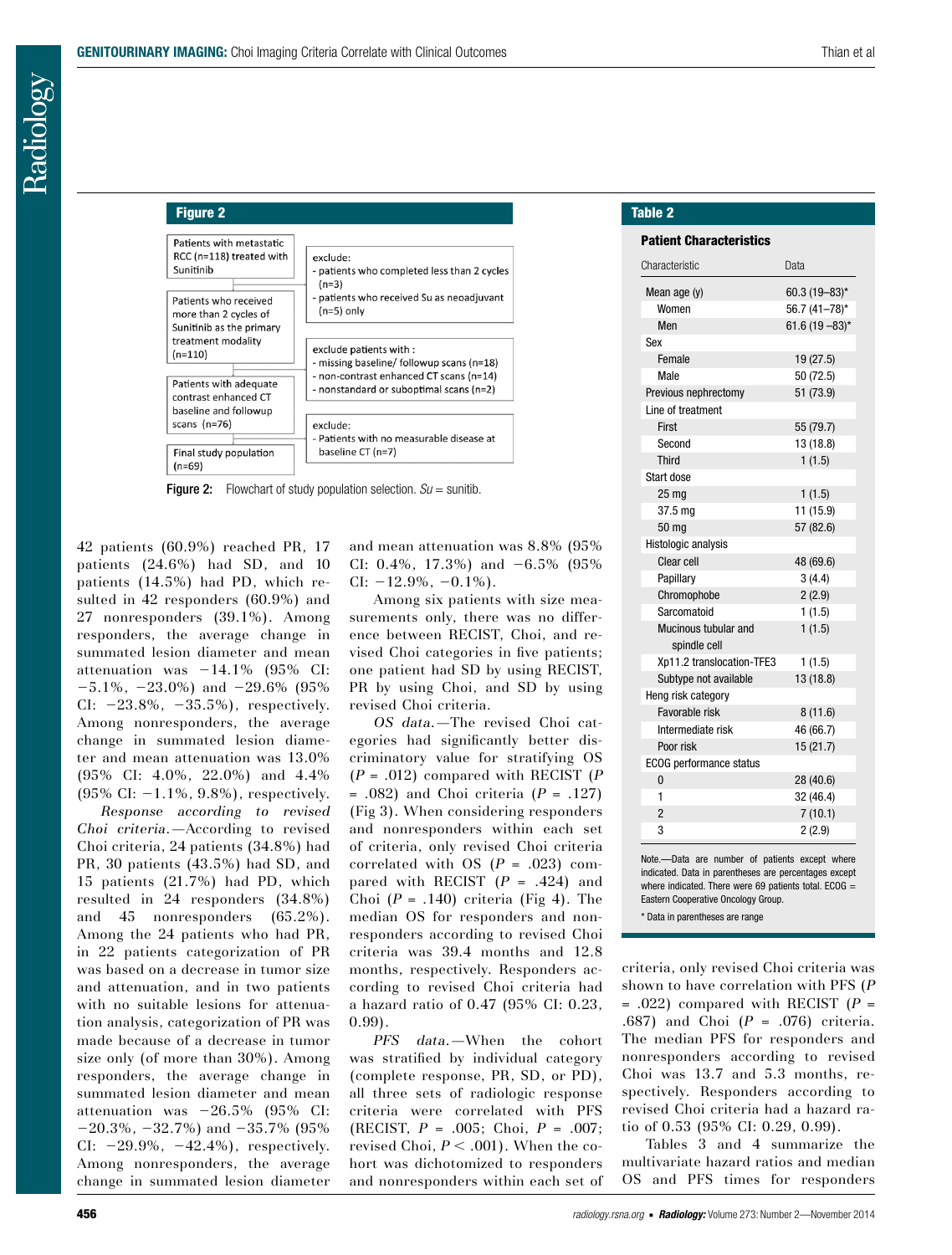Figure 3



Figure 3: Revised Choi criteria improved stratification of clinical outcomes by Kaplan-Meier analysis. Kaplan-Meier plots for OS and PFS of patients with mRCC grouped by category: PD, SD, and PR as classified according to the RECIST *(A, B)*, Choi *(C, D)*, and revised Choi *(E, F)* criteria.

and nonresponders according to RECIST, Choi, and revised Choi criteria. The original Choi criteria reclassified 30 RECIST-defined nonresponders as responders and did not reclassify any patients who were RECIST responders. Of these 30 reclassified patients, the median OS and PFS were 15.7 and 8.7 months, respectively. Revised Choi criteria reclassified 14 RECIST-defined nonresponders as responders and two RECIST-defined responders as nonresponders. Among 14 reclassified responders, the median OS and PFS were 34.1 and 10.8 months, respectively; in two reclassified nonresponders, the median OS and PFS were 3.8 and 3.8 months, respectively.

# Agreement between Response Categories and between Observers

Agreement between response categories was moderate for RECIST and Choi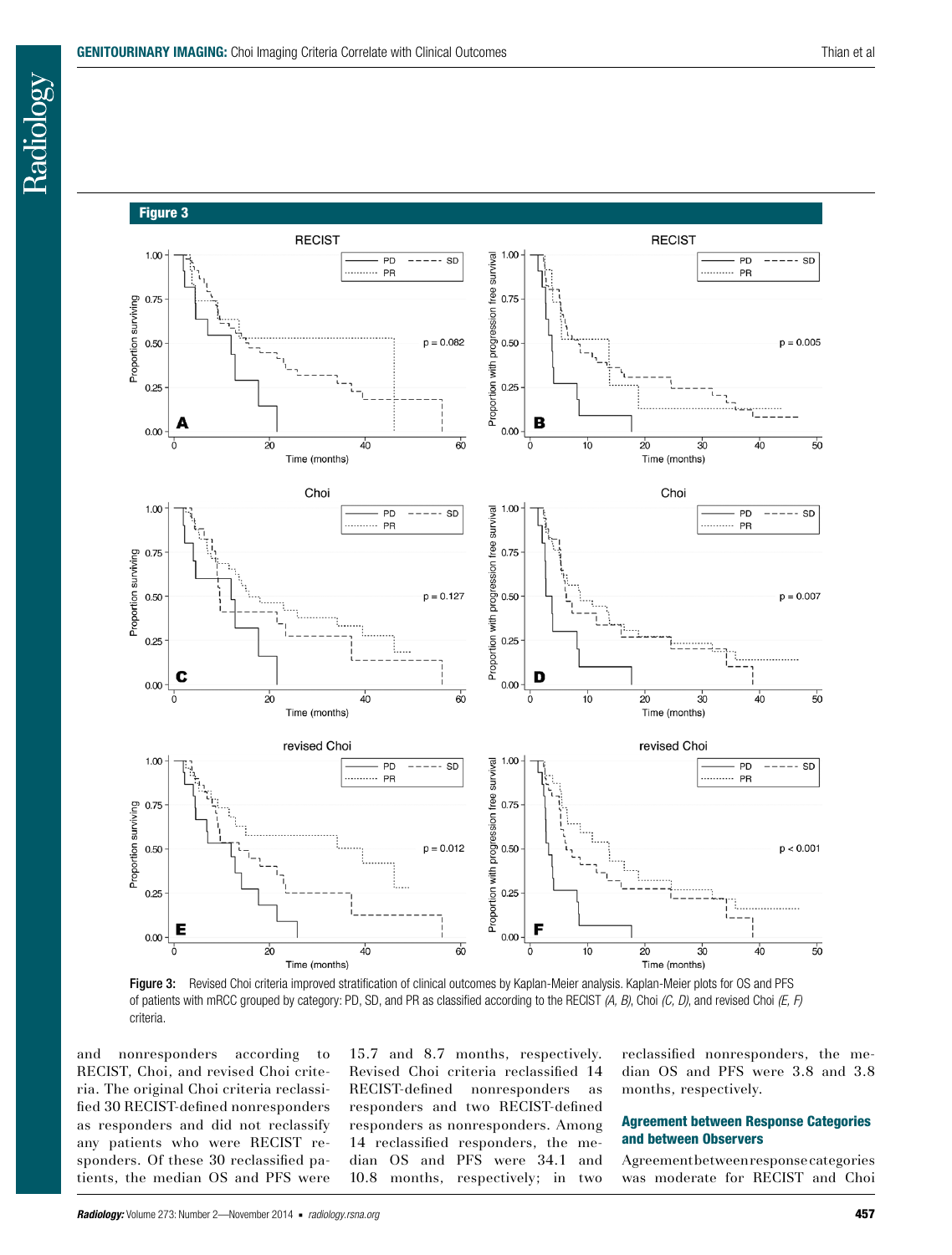



Figure 4: Kaplan-Meier plots for OS and PFS of patients with mRCC dichotomized to responder and nonresponder categories as classified by the RECIST *(A, B)*, Choi *(C, D)*, and revised Choi *(E, F)* criteria.

 $(\kappa = 0.423)$ , RECIST and revised Choi  $(\kappa = 0.591)$ , and Choi and revised Choi  $\kappa = 0.600$ . Interobserver agreement with respect to the assignment of response categories was good for RE-CIST  $(\kappa = 0.743)$ , Choi  $(\kappa = 0.739)$ , and revised Choi  $(\kappa = 0.731)$  criteria.

# **Discussion**

Among the three sets of response criteria applied to our study population, only the revised Choi response category assigned at CT after two cycles of treatment was able to stratify patients for both OS and PFS. For responders and nonresponders who were assigned according to each set of response criteria, only revised Choi criteria correlated with OS and PFS. Responders according to the revised Choi criteria also had lower hazard ratios and longer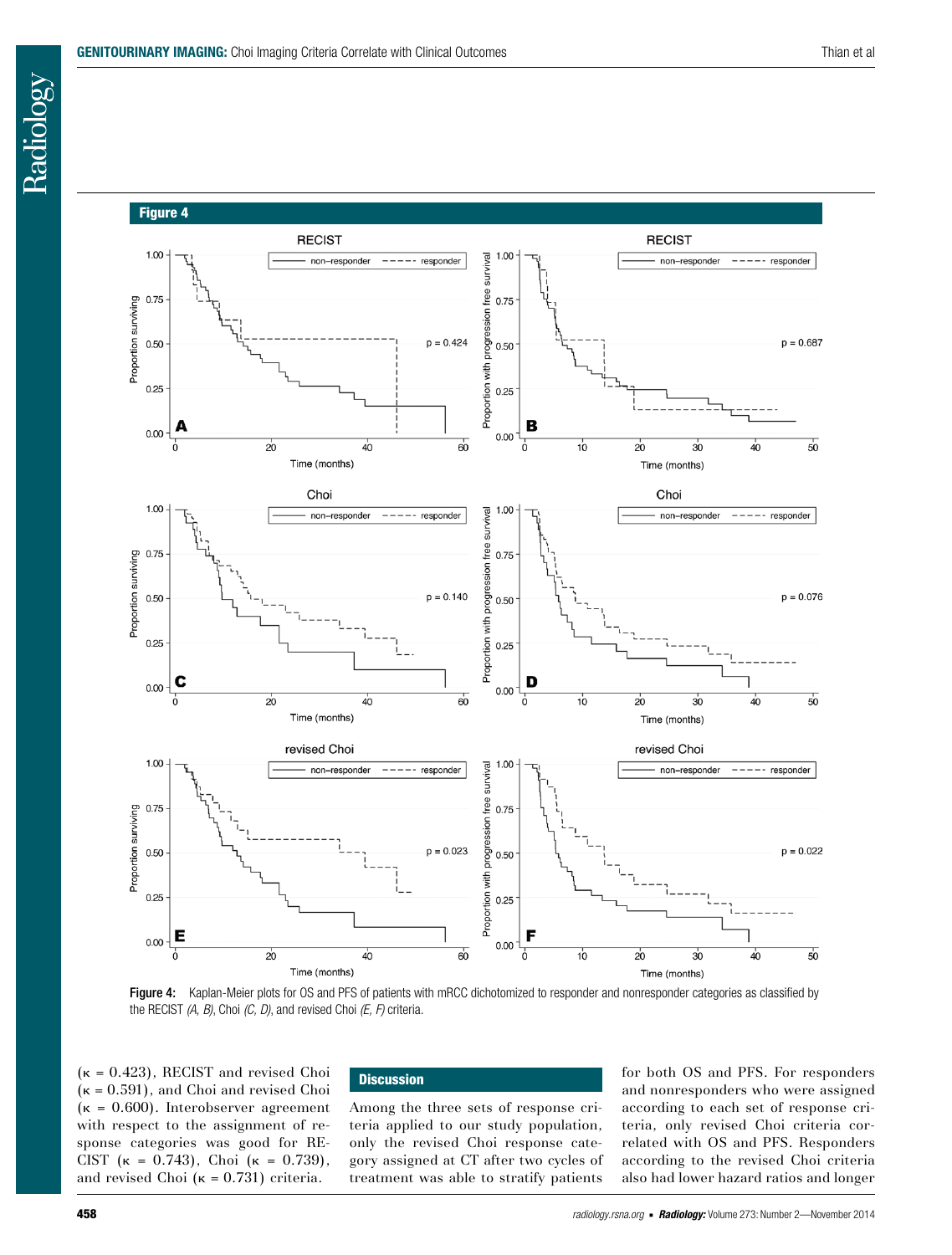#### Table 3

#### Multivariate Hazard Ratios for Death (OS) and Progression (PFS)

| Parameter              | OS Hazard Ratio  | PValue | PFS Hazard Ratio | PValue |
|------------------------|------------------|--------|------------------|--------|
| RECIST 1.1 responder   | 0.65(0.27, 1.58) | .344   | 0.89(0.42, 1.91) | .768   |
| Choi responder         | 0.60(0.32, 1.11) | .106   | 0.59(0.34, 1.02) | .060   |
| Revised Choi responder | 0.47(0.23, 0.99) | .046   | 0.53(0.29, 0.99) | .047   |

Note.—Data in parentheses are CIs.

# Table 4

Median Times for OS and PFS in mRCC Patients Dichotomized to Responders and Nonresponders according to RECIST, Choi, and Revised Choi Criteria

| Response Category   | Median OS (mo)    | Median PFS (mo)   |
|---------------------|-------------------|-------------------|
| <b>RECIST</b>       |                   |                   |
| Responder           | 46.1 (3.75, ULND) | 13.7 (3.75, 18.9) |
| Nonresponder        | 14.1 (9.2, 21.6)  | 6.5(5.3, 10.8)    |
| Choi                |                   |                   |
| Responder           | 15.7 (11.5, 39.4) | 8.8(5.4, 13.8)    |
| Nonresponder        | 9.7(8.0, 21.6)    | 5.8(3.2, 8.5)     |
| <b>Revised Choi</b> |                   |                   |
| Responder           | 39.4 (9.1, ULND)  | 13.7 (6.4, 24.6)  |
| Nonresponder        | 12.8(8.7, 18.0)   | 5.3(3.9, 8.4)     |
| Total cohort        | 14.1 (9.6, 21.6)  | 6.5(5.3, 10.8)    |

Note.—Data in parentheses are CIs. According to RECIST criteria, there were 12 responders and 57 nonresponders; according to Choi criteria, there were 42 responders and 27 nonresponders; and, according to the revised Choi criteria, there were 24 responders and 45 nonresponders. ULND = upper limit not defined.

OS and PFS times compared with responders who were classified by using the other two response criteria.

Our findings show that the revised Choi response criteria were superior to discriminate the clinical outcomes defined by OS and PFS compared with RECIST 1.1 and Choi criteria when applied after two cycles of treatment to mRCC patients who were treated with sunitinib. The interobserver agreement for response categorization was good for all three criteria, which is important for wider clinical application.

Our results are consistent with those of Nathan et al (16), who observed in a smaller cohort of 20 patients that response defined by concomitant 10% size reduction and 15% attenuation reduction provided superior correlation with time to progression compared with RECIST and original Choi criteria. However, there are several key differences in our methodology. We included only patients treated with sunitinib, whereas Nathan et al included patients who were on two different types of antiangiogenic agents (sunitinib and cediranib), which can be confounding in evaluation of clinical outcomes. We measured CT attenuation on portal venous phase scans instead of on arterial phase scans as in the study by Nathan et al. Arterial phase attenuation measurements are potentially superior for assessing tumor vascularity, but are more vulnerable to cardiovascular output and injection factors (22). Moreover, portal venous phase imaging is more commonly performed in routine clinical practice, and our study suggests that the revised Choi criteria can be robustly applied in institutions that do not routinely perform arterial phase imaging for mRCC follow-up.

Our proposed revised Choi criteria make provision for scans on which no lesions are suitable for attenuation analysis by categorizing patients with a 30% reduction in size only as having PR. This gives allowance for patients with no lesions suitable for attenuation analysis to be categorized as having PR in clear-cut cases of dramatic size reduction, which thereby allows extension of the criteria to all patients with measurable disease.

One of the criticisms of RECIST is its poor sensitivity for identifying responders who would derive clinical benefit from antiangiogenic therapy (6– 9). In our study cohort, revised Choi criteria identified twice as many responders as RECIST (24 of 69 patients who were responders compared with 12 of 69 patients who were responders, respectively), and responders identified by revised Choi criteria had comparable median OS and PFS times compared with RECIST responders. Therefore, revised Choi criteria appear more sensitive than RECIST in identifying patients with favorable outcome.

In our study, the original Choi criteria categorized more patients as responders (42 of 69) compared with RECIST and revised Choi criteria. However, Choi responders and nonresponders did not show significant differences in OS and PFS, which indicated a lack of discriminatory value. This is consistent with the results of previous investigators (15–18). One study by Schmidt et al (12) found that Choi criteria stratified prognostic groups better than did RECIST, although the study was based on a smaller cohort of 35 patients treated with different targeted therapies. The conflicting results in the literature indicate that the original Choi criteria have yet to be validated in mRCC.

The median OS and PFS times for RECIST and Choi responders and nonresponders in our cohort are comparable to that of previously published data by other investigators (11,18). However, we note that the OS and PFS ranges for the entire cohort are slightly lower than results of a large phase-III clinical trial of mRCC patients treated with sunitinib (2). This difference may be attributed to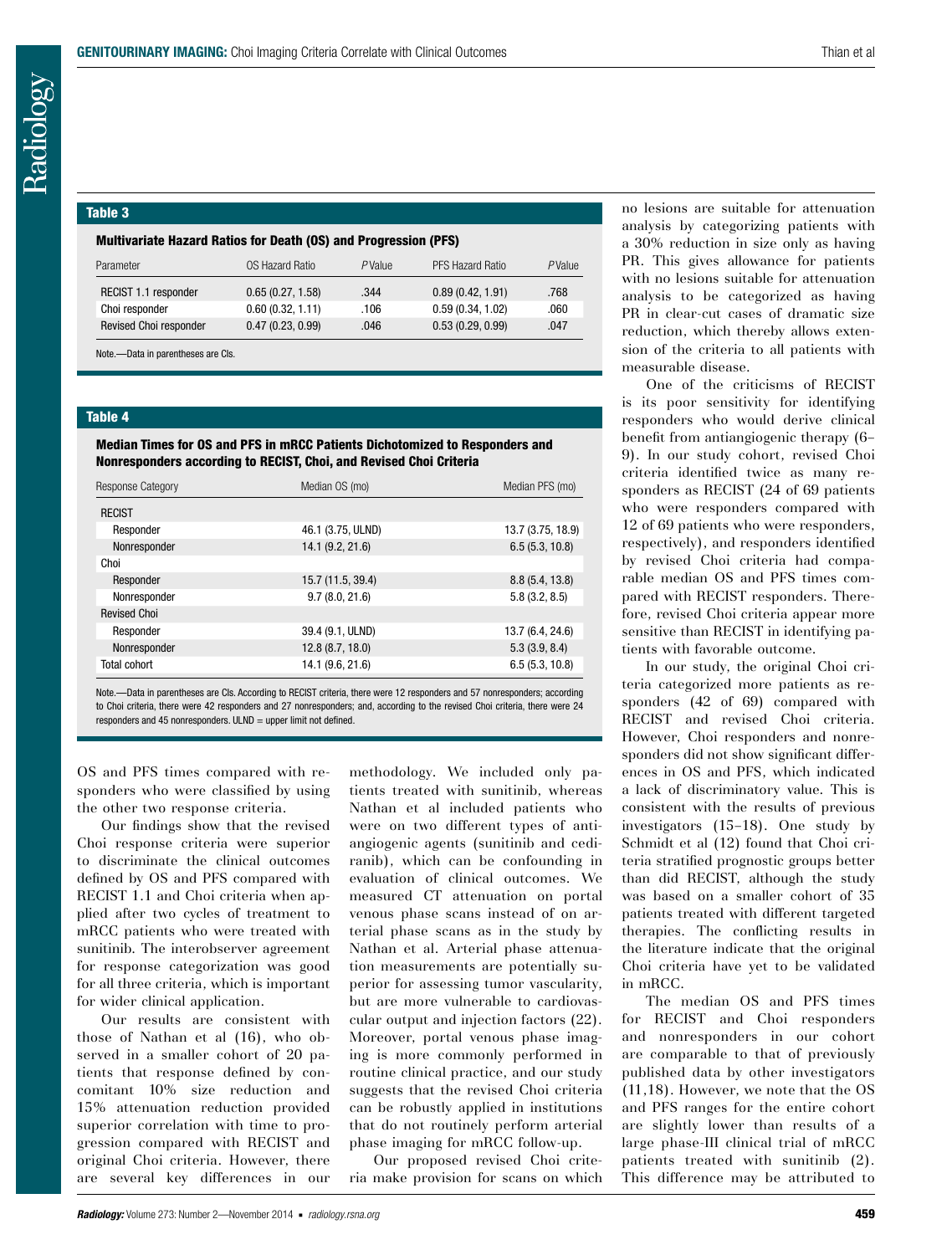Radiology

our exclusion of all patients with no measurable disease, which conceivably excludes a portion of patients with favorable outcome. Our study population also included patients with nonclear-cell pathologic subtypes and those on sunitinib as second- and third-line therapies, who may derive less benefit from sunitinib (23,24), versus the selected population in the phase III trial of Motzer et al (2).

Our study shows that PR defined by concurrent size and attenuation reduction demonstrated better correlation with clinical outcomes compared with both the original implementation of the Choi criteria and RECIST 1.1. We hypothesize that the original Choi criteria, in which only slight decrease in one of the parameters was sufficient to define response, may overestimate response in some cases of mRCC. The proposed criteria, in which contemporaneous reduction in both size and attenuation are necessary to define response, could be more specific, and that may account for its superior performance. As with any form of prognostication tool that uses defined thresholds, exceptions to this rule exist, and instrumental to resolving uncertainties of response to treatment in clinical practice are the experience of the radiologist and, if necessary, follow-up imaging.

Our study had limitations. First, this was a retrospective study and we excluded 42% (49 of 118) of the patients in our database. We excluded patients who completed fewer than two cycles of sunitinib because these were patients who had severe toxicities from therapy and therefore discontinued use of the drug. The clinical outcomes of these patients would not reflect the therapeutic effect of sunitinib treatment. Patients without appropriate imaging that was performed at baseline or follow-up also had to be excluded. Second, attenuation measurements on portal venous scans are vulnerable to differences in the scan parameters and cardiovascular dynamics of each patient. However, all scans obtained at our institution followed a strict and well-established CT imaging protocol. Although more direct measurements of tumor vascularity (eg, perfusion CT) exist (25), these involve changes in scan protocols and complex analyses that are more difficult to implement in clinical practice. Third, we excluded lung lesions from attenuation analysis. This approach was chosen a priori because sunitinib frequently induces airfilled necrotic cavitations in responding lung metastases (which would include voxels with markedly negative Hounsfield units), which renders attenuation measurements of lung lesions unreliable. This pitfall has been reported by previous groups (11,12,20). Fourth, the baseline CT scans were obtained up to 4 weeks before treatment, and there was variability in the timing of the first response CT scan in this study. However, this could not be avoided because of its retrospective design. Fifth, this study evaluated only patients who received sunitinib treatment, and our findings should be validated in patients receiving other types of antiangiogenic therapy. Finally, attenuation measurements performed in this study cannot be applied to patients in whom intravenous contrast material administration is contraindicated, such as in patients with impaired renal function.

In summary, our study demonstrates that the proposed revised Choi criteria show better correlation with clinical outcomes in patients with mRCC on sunitinib at early follow-up imaging compared with RECIST and original Choi criteria. These criteria should be validated prospectively in an independent group of patients.

**Acknowledgments:** We acknowledge the support of the National Institute for Health Research Biomedical Research Centre at the Royal Marsden Hospital and Institute of Cancer Research.

**Disclosures of Conflicts of Interest: Y.T.** No relevant conflicts of interest to disclose. **A.G.** No relevant conflicts of interest to disclose. **D.M.K.**  No relevant conflicts of interest to disclose. **R.F.**  No relevant conflicts of interest to disclose. **H.L.**  No relevant conflicts of interest to disclose. **J.L.**  Financial activities related to the present article: none to disclose. Financial activities not related to the present article: author receives money from grant and personal fees from Pfizer and Novartis, author receives personal fees from GlaxoSmithKline. Other relationships: none to disclose. **A.S.** No relevant conflicts of interest to disclose.

# **References**

- 1. Fisher R, Gore M, Larkin J. Current and future systemic treatments for renal cell carcinoma. Semin Cancer Biol 2013;23(1):38–45.
- 2. Motzer RJ, Hutson TE, Tomczak P, et al. Overall survival and updated results for sunitinib compared with interferon alfa in patients with metastatic renal cell carcinoma. J Clin Oncol 2009;27(22):3584–3590.
- 3. Rini BI. Metastatic renal cell carcinoma: many treatment options, one patient. J Clin Oncol 2009;27(19):3225–3234.
- 4. Sun M, Shariat SF, Cheng C, et al. Prognostic factors and predictive models in renal cell carcinoma: a contemporary review. Eur Urol 2011;60(4):644–661.
- 5. Jain RK, Lee JJ, Ng C, et al. Change in tumor size by RECIST correlates linearly with overall survival in phase I oncology studies. J Clin Oncol 2012;30(21):2684–2690.
- 6. Choi H, Charnsangavej C, Faria SC, et al. Correlation of computed tomography and positron emission tomography in patients with metastatic gastrointestinal stromal tumor treated at a single institution with imatinib mesylate: proposal of new computed tomography response criteria. J Clin Oncol 2007;25(13):1753–1759.
- 7. Sharma MR, Maitland ML, Ratain MJ. RE-CIST: no longer the sharpest tool in the oncology clinical trials toolbox—point. Cancer Res 2012;72(20):5145–5149; discussion 5150.
- 8. Benjamin RS, Choi H, Macapinlac HA, et al. We should desist using RECIST, at least in GIST. J Clin Oncol 2007;25(13):1760–1764.
- 9. Nishino M, Jagannathan JP, Krajewski KM, et al. Personalized tumor response assessment in the era of molecular medicine: cancer-specific and therapy-specific response criteria to complement pitfalls of RECIST. AJR Am J Roentgenol 2012;198(4):737–745.
- 10. Pasquier E, Carré M, Pourroy B, et al. Antiangiogenic activity of paclitaxel is associated with its cytostatic effect, mediated by the initiation but not completion of a mitochondrial apoptotic signaling pathway. Mol Cancer Ther 2004;3(10):1301–1310.
- 11. van der Veldt AA, Meijerink MR, van den Eertwegh AJ, Haanen JB, Boven E. Choi response criteria for early prediction of clinical outcome in patients with metastatic renal cell cancer treated with sunitinib. Br J Cancer 2010;102(5):803–809.
- 12. Schmidt N, Hess V, Zumbrunn T, Rothermundt C, Bongartz G, Potthast S. Choi response criteria for prediction of survival in patients with metastatic renal cell car-